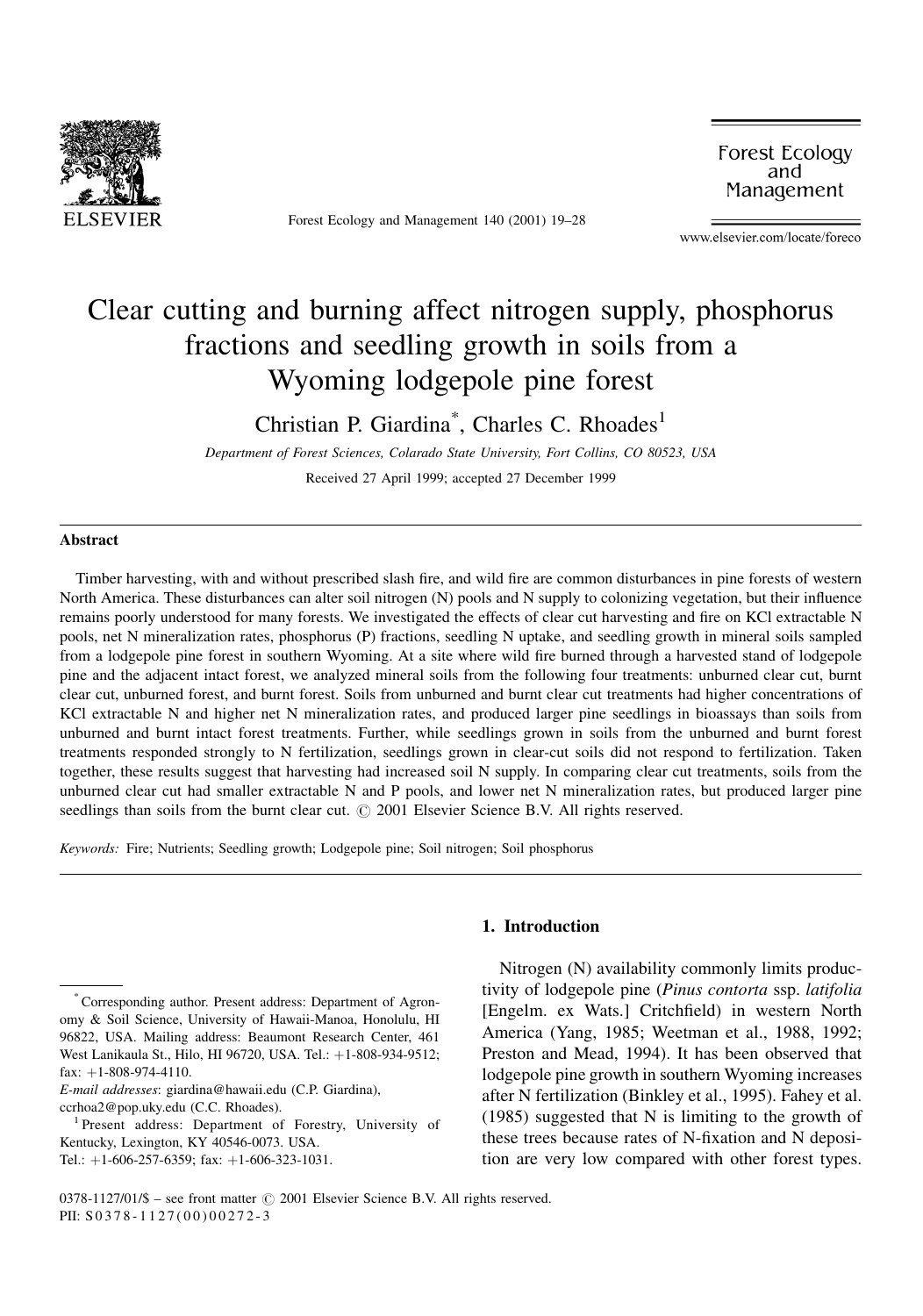Further, stand-replacing wild fires can cause large losses of N from these forests by releasing to the atmosphere N contained in living plants, detritus, and surface soils (Fahey et al., 1985). Harvesting practices may also affect the N capital and long-term productivity of managed forests (Waring and Schlesinger, 1985; Binkley, 1986). Few studies, however, have investigated the impacts of wild fire, clear cut harvesting, and residue management on soil N availability and seedling growth (DeByle, 1980; Lopushinsky et al., 1992).

In Fox Park, Wyoming, we encountered a natural experiment that allowed comparison of harvesting and burning treatments within a topographically and edaphically homogenous site. A wildfire burned through half of a 10 ha clear-cut and extended into the adjacent stand of lodgepole pine. The objective of our study was to compare N supply and seedling growth in soils sampled from a burnt and unburned clear cut harvest and burnt and unburned standing lodgepole pine forest. To investigate the individual and combined effects of clear-cut harvest and fire on soil N availability, we used a combination of laboratory soil incubations and a greenhouse seedling bioassay. Because soil P is also influenced by slash burning (Giardina et al., 2000; Romanya et al., 1994) and P can limit plant productivity in western forests (Binkley, 1986), we examined the influence of harvesting and fire on various soil P fractions.

#### 2. Methods

# 2.1. Site description

Mineral soils for laboratory analyses and a greenhouse bioassay were collected from a 15 ha site near Fox Park in the Medicine Bow National Forest of Wyoming (41°04′N, 106°10′W). Soils are classified as loamy Typic Cryoboralfs. Our research site is dominated by lodgepole pine and is characterized by long, cold winters and cool, dry summers. Fox Park annually receives  $\sim 600$  mm of precipitation with  $\sim$ 70% coming as snow. From 1948 to 1979, maximum air temperatures for June, July, and August averaged 18.5, 22.4, 21.1 $\degree$ C, respectively, while minimum temperatures averaged 0.6, 2.9 and  $2.1^{\circ}$ C. Elevation for the study site is 2800 m. Slopes of less than 3%

characterize the entire site and surrounding area. Forest understory in the area of the study consists almost entirely of Vaccinium spp.

In 1992, we sampled soils and forest floor material from a 15 ha area that had been part of large, uniform stand of  $\sim$ 100 years old lodgepole pine. In 1987, a 10 ha unit within this larger stand had been clear-cut harvested. Logging slash was left in place and untreated following harvesting. In the fall of 1991, a wild fire burned through the southern half of the 10 ha clear-cut and 3 ha of adjacent uncut forest. The resulting natural experiment allowed for comparisons of burnt and unburned clear cut, and burnt and unburned forest. Skid trails prevented the wild fire from spreading across the entire clear cut. The relatively low quantities of fuel and cool October temperatures prevented the fire from spreading further into the adjacent forest. The terrain was virtually flat throughout the study area and the four treatments differed only with regard to burn or harvest treatment. While we are aware of the potential confounds from pre-treatment soil variation, we believe that the close proximity of the treatments (<150 m from plot center to plot center) and their high degree of topographic and original stand uniformity warranted investigating this unique natural experiment.

The two burn treatments closely resemble broadcast burn and wild fire disturbances encountered in lodgepole pine forests of the central Rocky Mountain region, USA. The burn consumed >95% of the residual logging slash in the clear cut (Fig. 1) and most of the downed woody debris in the adjacent forest, as well as  $85$  to  $89\%$  of the forest floor (Table 1). In the forest, the fire remained on the ground, with trees variably charred to 2 m above the ground; tree mortality was near 100%, but declined towards the perimeter of the fire. Ten by 50 m measurement plots were established in the center of the four treatments from which information was collected on stem number, basal area, stand age (largest five trees), and mean and maximum diameter at 25 cm. Decaying boles from the previous forest generation were the only forest floor materials left on the burnt clear cut, and were mapped for a  $15 \text{ m} \times 20 \text{ m}$  area in the center of this treatment. In the unburned forest, the forest floor (the O horizon or LFH layer) overlying mineral soil was composed of a 4 to 6 cm deep mat of fresh litter, organic material in various stages of decomposition,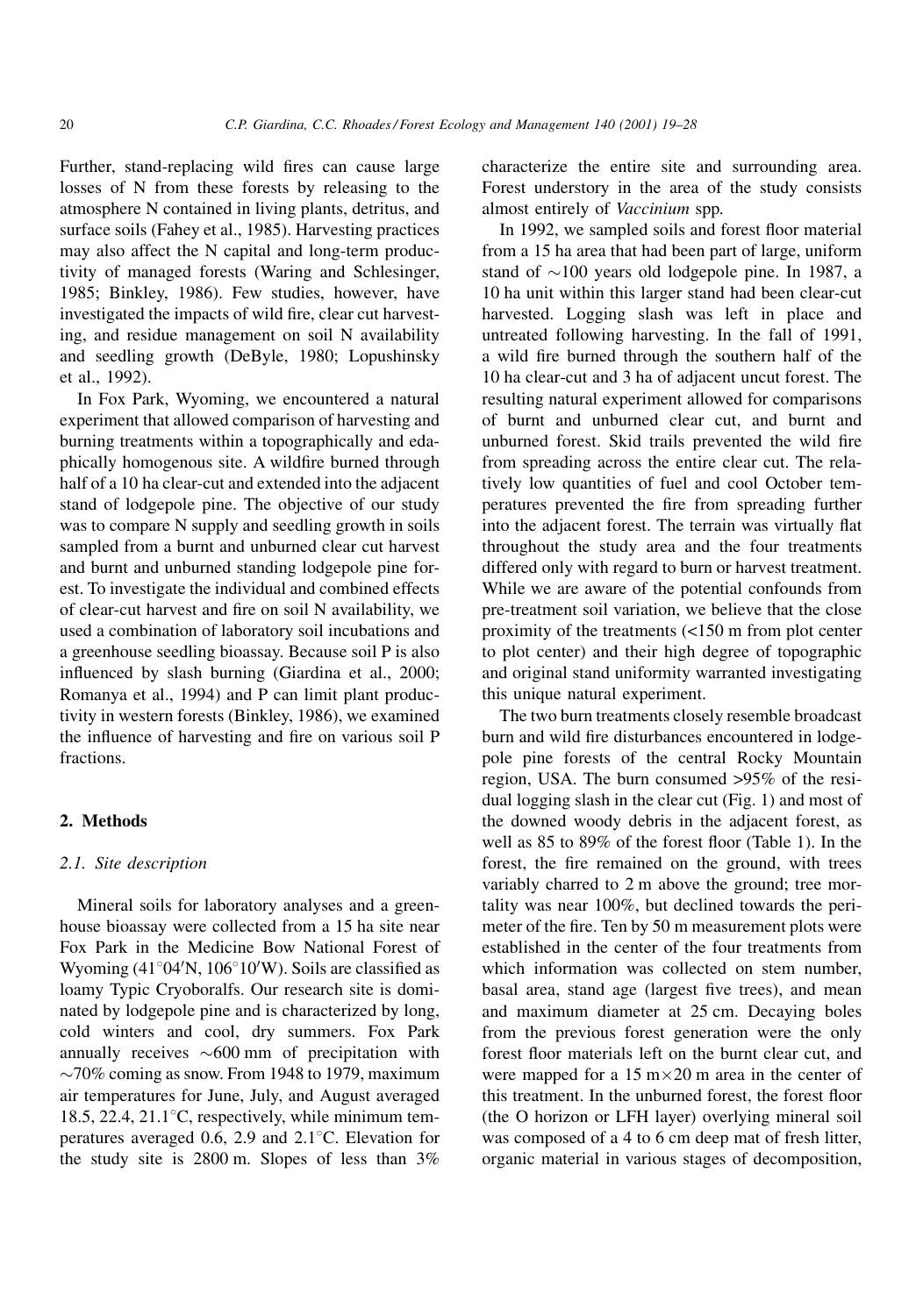

Fig. 1. Distribution of downed lodgepole pine boles in the clear cut treatment.

roots, and fungal hyphae. Fresh litter consisted of needles, fine branch material, and scattered coarse material. The unburned clear cut was also covered with logging debris.

# 2.2. Vegetation and soil sampling and analysis

Samples of forest floor material and  $0-10$  cm depth mineral soil were collected in September of 1992 along 150 m transects that crossed through the center of each of the four treatments. Forest floor, when present, was collected within a  $0.1 \text{ m}^2$  quadrat to

mineral soil, at 5 m intervals along each of the transects  $(n=30)$ . Three samples of mineral soil were collected every 15 m along each transect and composited for a total of 10 composite samples per transect; prior to sampling mineral soil, overlying forest floor material was removed. Soil and forest floor samples were maintained in coolers or under refrigeration at  $4^{\circ}$ C until analyses were conducted 14 days later. Moisture content of soil was determined by drying samples for 24 h at  $105^{\circ}$ C; forest floor samples were dried at  $65^{\circ}$ C until no change was observed. Moisture content is presented on a dry weight basis.

Soil bulk density

Forest floor mass

Table 1 Properties of the stand and soil for each of the four treatments<sup>a</sup>

Stem density

Treatment Basal area

|                    | $(m^2 \text{ ha}^{-1})$ | $(trees ha^{-1})$ | $25 \text{ cm}$ (cm) |      | (year) |     | $(Mg \, m^{-3})$ | $(Mg ha^{-1})$ |  |
|--------------------|-------------------------|-------------------|----------------------|------|--------|-----|------------------|----------------|--|
|                    |                         |                   | Mean                 | Max  | Mean   | Max |                  |                |  |
| Unburned forest    | 55.4                    | 3240              | 14.3                 | 27.1 | 109    | 111 |                  | 25             |  |
| Unburned clear-cut | 51.6                    | 2300              | 16.5                 | 26.0 | 102    | 105 | 1.0              | 35             |  |
| Burnt forest       | 62.6                    | 3300              | 15.1                 | 26.5 | 104    | 110 | 0.9              | 3              |  |
| Burnt clear-cut    | 50.2                    | 2420              | 15.9                 | 26.0 | 101    | 108 | 1.1              |                |  |

Age of dominants

Diameter at 25 cm (cm)

<sup>a</sup> Mean basal area and mean stem density are for centrally located  $10 \text{ m} \times 50 \text{ m}$  areas. Mean soil bulk density and forest floor mass were sampled along 150 m transects. ( $n=5$  for age of dominant stems,  $n=3$  for bulk density, and  $n=10$  for forest floor).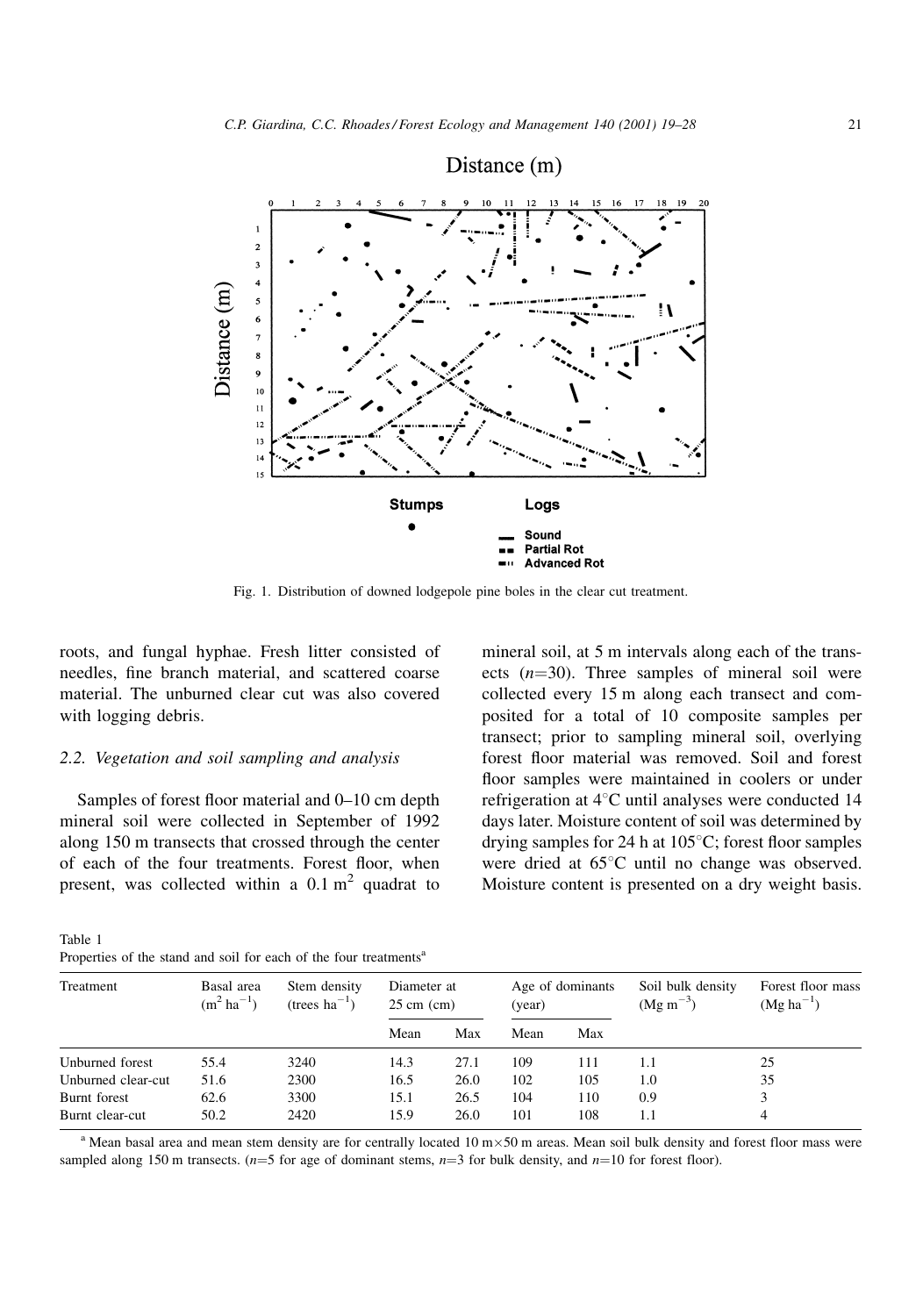Bulk density was determined on intact soil cores (Blake and Hartge, 1986); three cores per treatment were taken 25 m apart along each transect.

Soil pH was measured in deionized water and in a 0.01M calcium chloride solution (1:1 air-dried soil to solution), after shaking solutions for 1 h on a reciprocating shaker. Aerobic incubations of mineral soil were used to measure net N mineralization and nitri fication rates (Hart et al., 1994). The incubations were carried out on fresh mineral soil after handpicking coarse material and roots. 10 g fresh weight of each soil were incubated in plastic containers with loose fitting caps at  $20^{\circ}$ C for 30 days. Throughout the incubation, soil moisture was maintained at field capacity by periodic adjustments with deionized water. Field capacity was predetermined as the moisture content remaining in soils that were wetted and drained freely for 24 h. Soil  $NO<sub>3</sub><sup>-</sup>$  and  $NH<sub>4</sub><sup>+</sup>$  were extracted with 2M potassium chloride (KCl) from a set of sub-samples prior to the incubation and on incubated sub-samples.  $NO_3^-$  and  $NH_4^+$  in the extracts were analyzed on a Lachat Instruments injection flow auto analyzer (Lachat Instruments, Inc., Milwaukee, WI) according to Lachat Instruments QuikChem Methods 107-06-2-A (1990) and 107-04-1-B (1992). Net N transformations were calculated as follows (Hart et al., 1994): net mineralization=(NH<sub>4</sub>-N+  $NO<sub>3</sub>-N)t<sub>30d</sub>$  (NH<sub>4</sub>-N+NO<sub>3</sub>-N)t<sub>0</sub> and net nitrification= $(NO_3-N)t_{30d}-(NO_3-N)t_0$ .

Sub-samples of the 10 soils from each of the treatments were analyzed for P using a modified fractionation method (Hedley et al., 1982). Phosphorus was sequentially extracted from 1 g of air dried soil as follows: (a) soil solution inorganic P (Pi) was extracted with an Ionics brand anion exchange resin (Type 103-QZL-386, Ionics, Inc. Boston, MA); (b) readily solubilized Pi and easily mineralized organic P (nucleic acids, lipids, some organic matter) were extracted with a 0.5M sodium bicarbonate solution adjusted to a pH of 8.5; (c) moderately to non-plantavailable Pi and Po (P bound to iron and aluminum surfaces, stabilized as soil organic matter, or immobilized within microbes) were extracted with a 0.2M sodium hydroxide (NaOH) solution; (d) mineral bound P (calcium mineral or occluded sesquioxide Pi) was extracted by 1M hydrochloric acid (HCl) solution. Total (organic+inorganic) P in the bicarbonate and NaOH extracts were determined after acidified ammonium persulfate digestion at  $120^{\circ}$ C in an autoclave. Because the HCl fraction rarely contains measurable quantities of Po, it was not digested (Hedley et al., 1982; Giardina et al., 2000). All extracts were neutralized, diluted, and analyzed according to Lachat Instruments QuikChem Method 10-115-01-1-B (1992).

#### 2.3. Bioassay experiment

For the bioassay experiment, additional 0-10 cm depth mineral soils were sampled every 30 m along each of the four transects. For each of the four treatments, the five soil samples were bulked into a single sample, twice sieved to 6 mm to remove roots and rocks, and thoroughly mixed with perlite (1:1). Approximately  $125 g$  of the soil-perlite mixture was placed into plastic pots that were perforated on the bottom to allow water, but not soil, to drain freely. Twenty pots were prepared per soil type (unburned clear cut, burnt clear cut, burnt forest, and unburned forest). In each pot, two lodgepole pine seeds were placed in each of three 1 cm deep depressions, covered with soil, and placed in a greenhouse that was maintained at  $\sim$ 22 $\degree$ C. All pots contained germinating seeds after the first month. After 60 days, the seedlings were thinned to one per pot. The bioassay pots were watered with 40 ml deionized water, twice a week for the 8 month length of the bioassay. Ten of the 20 pots per treatment were watered monthly with 40 ml of a dilute nutrient solution so that by the end of the bioassay each fertilized pot had received 150 mg N, 125 mg K, 0.86 mg sulfur, 0.65 mg magnesium and 5.25 mg standard trace element mix. After 8 months, the seedlings were harvested, separated into stem and roots, and roots washed to remove any soil. The 160 root and stem samples were oven-dried at  $65^{\circ}$ C for 24 h and individually weighed. After weighing, each root and stem pair were ground together in a Wiley mill and analyzed for N content by dry combustion on a LECO 1000 CNH analyzer (LECO Corp., St, Joseph, MI).

#### 2.4. Statistical analysis

Two-way ANOVA was used to test for harvest and burning effects on soil properties and bioassay results; 0.1 significance level was used to protect against type I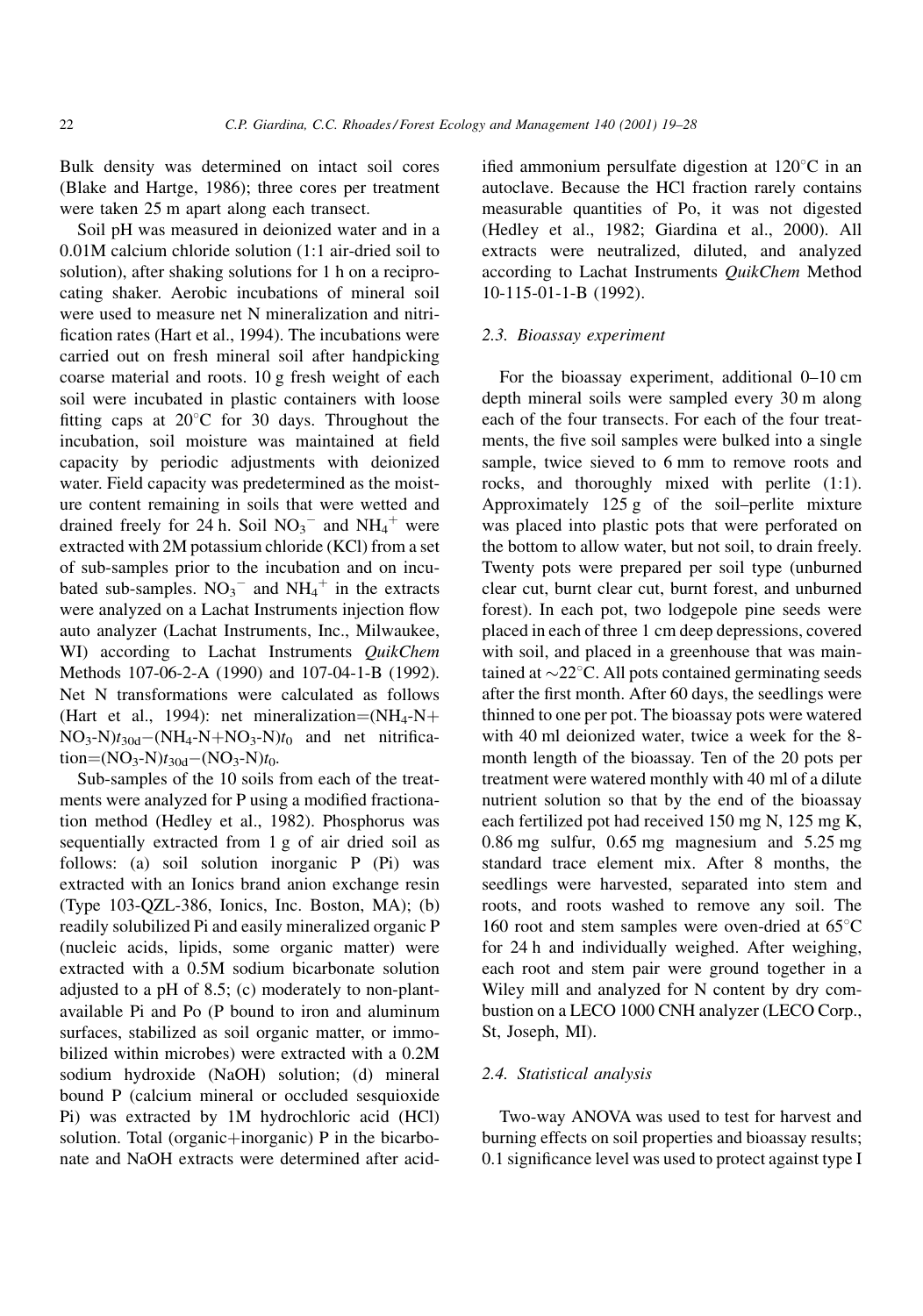errors. Where interactions were significant,  $t$ -tests were used to determine whether treatment differences existed, and 0.025 significance level was used to further protect against type I errors. As necessary, values were log transformed to meet the assumption of homogeneity of variance.

# 3. Results

#### 3.1. Stand characteristics

Prior to harvesting and burning, the stand occupying the 15 ha research site was uniform with respect to age of the dominant trees and maximum diameter at 25 cm height (Table 1). Lower stem density and basal area, and slightly higher mean diameter at 25 cm height for the clear-cut portion of the site was due to the disappearance of smaller stems during harvesting and burning. The slightly older dominants and higher basal area in the burnt and unburned forest reflect the years between the 1987 harvest, the 1991 fire, and sampling for tree age in 1998. Timing of the sampling is also reflected in the slightly larger maximum diameter of the dominant tree in the forest treatments.

# 3.2. Soil analyses

Properties for  $0-10$  cm depth mineral soil<sup>a</sup>

Table 2

Soil moisture was up to 2.5 times higher in the unburned clear cut than in the other treatments

(Table 2). In the ANOVA model for soil moisture, the harvest $\times$ burn interaction term was significant, indicating that burning modified the influence of harvesting on moisture (Table 3). The unburned clear cut soils contained more water than unburned forest soil (*t*-test;  $p<0.01$ ), while the burnt clear cut soils contained significantly less water than the unburned clear cut (*t*-test;  $p<0.01$ ; Table 1). The burnt forest soils contained more water than unburned forest soil (*t*-test;  $p<0.01$ ). Soil pH did not differ significantly among the four treatments (Table 2).

Total KCl extractable soil  $NO_3^-$  and  $NH_4^+$  ranged from 0.6  $\mu$ g Ng<sup>-1</sup> soil in the unburned forest to 15.1  $\mu$ g N  $g^{-1}$  soil in the burnt clear cut (Table 2).  $NH_4^+$  represented 88 to 96% of the plant available soil N pool. Harvesting and burning significantly influenced soil  $NH_4^+$  and net N mineralization rates. Harvest×burn interaction terms were significant for these measures, as well as for net nitrification rates, indicating that the effects of burning on soil N supply differed between clear cut and forest. Concentrations of extractable  $NH_4^+$  were significantly higher in soils from the unburned and burnt clear cuts than soils from the unburned and burnt forest ( $t$ -test;  $p$ <0.01 for both; Table 2). Net N mineralization rates were also higher in soil from unburned and burnt clear cuts than soils from the unburned and burnt forest (*t*-test;  $p=0.02$  and  $p<0.01$ , respectively). During the 30-day incubation, unburned and burnt clear cut soils mineralized four to six times more N than respective forest soils (2.6 and 6.0 versus 0.7 and 1.0 kg N ha<sup> $-1$ </sup> per 30 days, respec-

| Treatment          | Initial extractable<br>$(\mu g \text{ N g soil}^{-1})$ |                 | Net N transformations                                                     | Soil pH                                                             |                                                                    | Moisture<br>(%) |                      |       |
|--------------------|--------------------------------------------------------|-----------------|---------------------------------------------------------------------------|---------------------------------------------------------------------|--------------------------------------------------------------------|-----------------|----------------------|-------|
|                    | $NH_4$ <sup>+</sup>                                    | NO <sub>3</sub> | Nitrification<br>$(\mu g \text{ N } g^{-1} \text{ soil})$<br>per 30 days) | Mineralization<br>$(\mu g \ N g^{-1} \text{ soil})$<br>per 30 days) | Mineralization<br>$(kg \text{ N} \text{ ha}^{-1})$<br>per 30 days) | Water           | (CaCl <sub>2</sub> ) |       |
| Unburned forest    | 0.59                                                   | 0.04            | 0.04                                                                      | 0.69                                                                | 0.74                                                               | 5.00            | 4.59                 | 7.7   |
|                    | (0.10)                                                 | (0.01)          | (0.02)                                                                    | (0.10)                                                              | (0.11)                                                             | (0.07)          | (0.08)               | (0.4) |
| Unburned clear-cut | 4.40                                                   | 0.45            | 0.23                                                                      | 2.54                                                                | 2.59                                                               | 5.14            | 4.55                 | 20.0  |
|                    | (1.3)                                                  | (0.20)          | (0.10)                                                                    | (0.30)                                                              | (0.31)                                                             | (0.05)          | (0.06)               | (1.7) |
| Burnt forest       | 1.50                                                   | 0.07            | 0.19                                                                      | 1.05                                                                | 0.97                                                               | 5.43            | 5.10                 | 12.1  |
|                    | (0.40)                                                 | (0.02)          | (0.03)                                                                    | (0.20)                                                              | (0.18)                                                             | (0.09)          | (0.11)               | (1.5) |
| Burnt clear-cut    | 13.32                                                  | 1.79            | 1.14                                                                      | 5.63                                                                | 6.02                                                               | 5.17            | 4.82                 | 11.6  |
|                    | (1.8)                                                  | (1.1)           | (0.70)                                                                    | (0.90)                                                              | (0.96)                                                             | (0.04)          | (0.07)               | (1.2) |

<sup>a</sup> Mean with standard error in parentheses;  $n=10$  for all comparisons.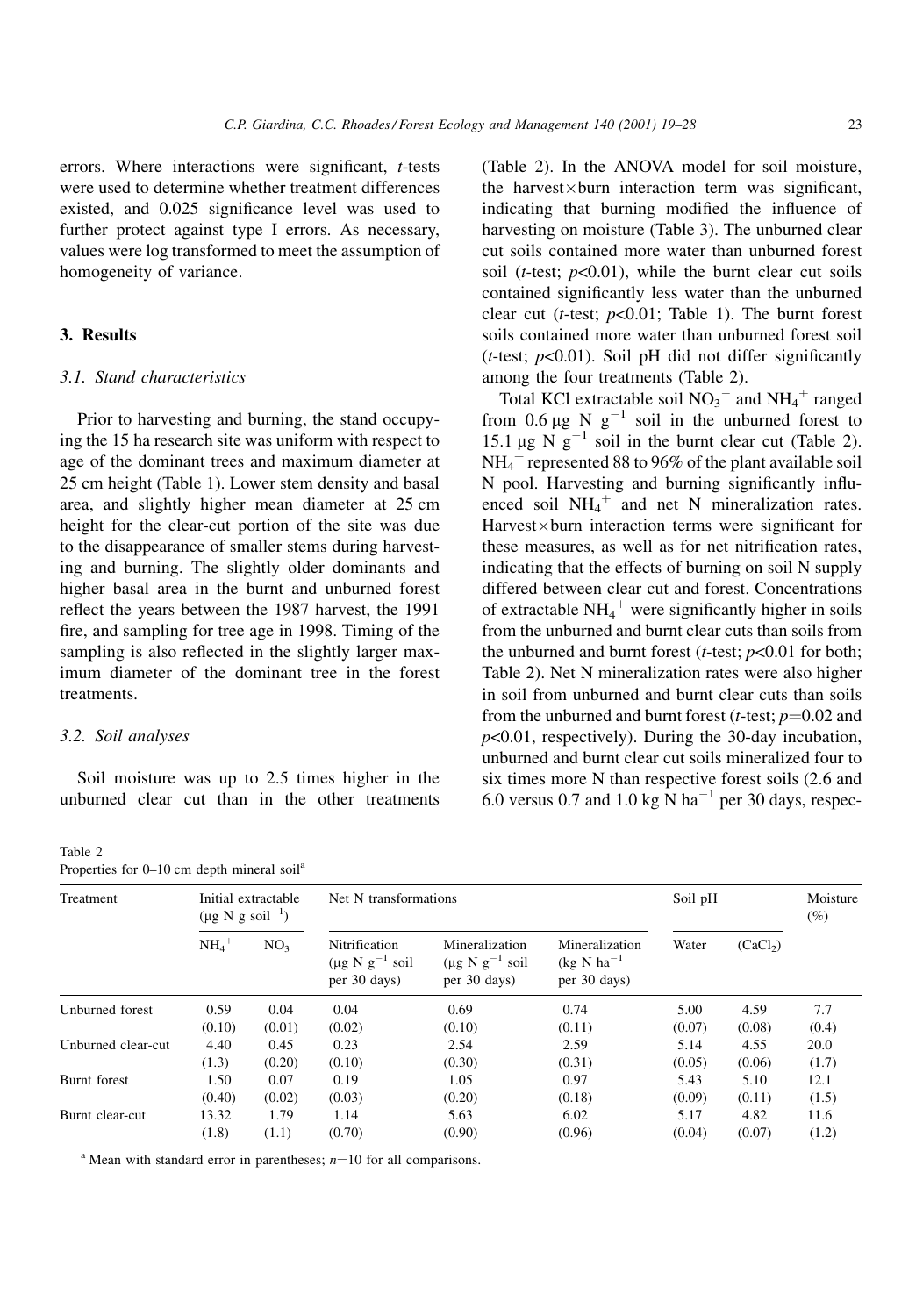Table 3 Summary ANOVA results for logged soil moisture, extractable N, and net N transformation data

| Variable             | Source                   | df | F     | P     |
|----------------------|--------------------------|----|-------|-------|
| Extractable $NH4$    | Harvest                  | 1  | 56.91 | 0.001 |
|                      | Burn                     | 1  | 21.46 | 0.001 |
|                      | $Harvest \times Burn$    |    | 13.48 | 0.001 |
| Extractable $NO3$    | Harvest                  | 1  | 3.32  | 0.077 |
|                      | Burn                     | 1  | 1.28  | 0.266 |
|                      | $H$ arvest $\times$ Burn | 1  | 1.19  | 0.283 |
| Net N mineralization | Harvest                  | 1  | 50.83 | 0.001 |
|                      | Burn                     | 1  | 13.94 | 0.001 |
|                      | $H$ arvest $\times$ Burn | 1  | 8.50  | 0.006 |
| Net N nitrification  | <b>Harvest</b>           | 1  | 2.61  | 0.115 |
|                      | Burn                     | 1  | 1.09  | 0.303 |
|                      | $Harvest \times Burn$    | 1  | 2.19  | 0.147 |
| Soil moisture        | Harvest                  | 1  | 21.86 | 0.001 |
|                      | Burn                     | 1  | 2.06  | 0.160 |
|                      | Harvest×Burn             |    | 25.10 | 0.001 |

tively). Soils from the burnt clear cut had significantly higher concentrations of  $NH_4^+$  and higher net N mineralization rates than soils from the unburned clear cut (*t*-test;  $p<0.01$ ; Tables 2 and 3); differences in extractable soil  $NO<sub>3</sub><sup>-</sup>$  and net nitrification rates were not significant. The effects of burning on bicarbonate extractable and NaOH extractable P were significant  $(p<0.01; p=0.02$ , respectively; Table 4). Neither harvesting, nor the burn-harvest interaction terms were significant for these soil P fractions. Neither burning nor harvesting significantly influenced anion exchange resin P or HCl extractable P.

Table 4

Phosphorus fractions for  $0-10$  cm depth mineral soil<sup>a</sup>

| Treatment          | Soil phosphorus fractions ( $\mu$ g P g soil <sup>-1</sup> ) |                    |             |       |  |  |  |
|--------------------|--------------------------------------------------------------|--------------------|-------------|-------|--|--|--|
|                    | Resin                                                        | <b>Bicarbonate</b> | <b>NaOH</b> | HCl   |  |  |  |
| Unburned forest    | 9.4                                                          | 38.3               | 111.4       | 50.9  |  |  |  |
|                    | (0.91)                                                       | (3.8)              | (13.2)      | (4.0) |  |  |  |
| Unburned clear-cut | 9.5                                                          | 42.4               | 121.3       | 57.1  |  |  |  |
|                    | (1.2)                                                        | (2.9)              | (12.6)      | (5.3) |  |  |  |
| Burnt forest       | 9.1                                                          | 52.3               | 143.5       | 67.8  |  |  |  |
|                    | (0.79)                                                       | (5.5)              | (13.2)      | (8.3) |  |  |  |
| Burnt clear-cut    | 10.0                                                         | 55.7               | 146.4       | 56.1  |  |  |  |
|                    | (1.3)                                                        | (5.2)              | (6.2)       | (4.4) |  |  |  |

<sup>a</sup> Mean with standard error in parentheses;  $n=10$  for all comparisons.

0.08  $0.12$  $0.16$  $0.20$ Burnt Burnt Forest Clear-cut clear-cut forest Fig. 2. Mean seedling stem and root biomass with standard errors

# following harvest at the end of the month bioassay  $(n=10)$ . In all cases fertilization significantly influence shoot to root ratios, shifting C allocation aboveground to stems and away from roots.

#### 3.3. Seedling bioassay

We expect that disturbance of the soil during sampling and establishment of the bioassay experiment altered nutrient availability. However, because all soils were processed identically, we have no reason to suspect that these effects were biased or that relative differences among treatments were artificial. At the end of the 8-month bioassay, soils from the unburned clear cut supported the largest seedlings (Figs. 2 and 3). The effects of harvesting, burning and fertilization on stem biomass were all significant  $(p<0.01)$ ; no interaction terms were significant. For root biomass, the effect of harvesting was significant  $(p<0.01)$ . Fertilization significantly decreased root biomass; however, the harvest×fertilization interaction term was also significant ( $p=0.07$ ). For total seedling biomass, only the effect of harvesting was significant  $(p<0.01)$ . Despite greater soil N availability in burnt treatments (Table 2), seedlings grown in soils from the burnt treatments were not significantly larger than those grown in soils from respective unburned treatments. In fact, seedling stems were significantly smal-

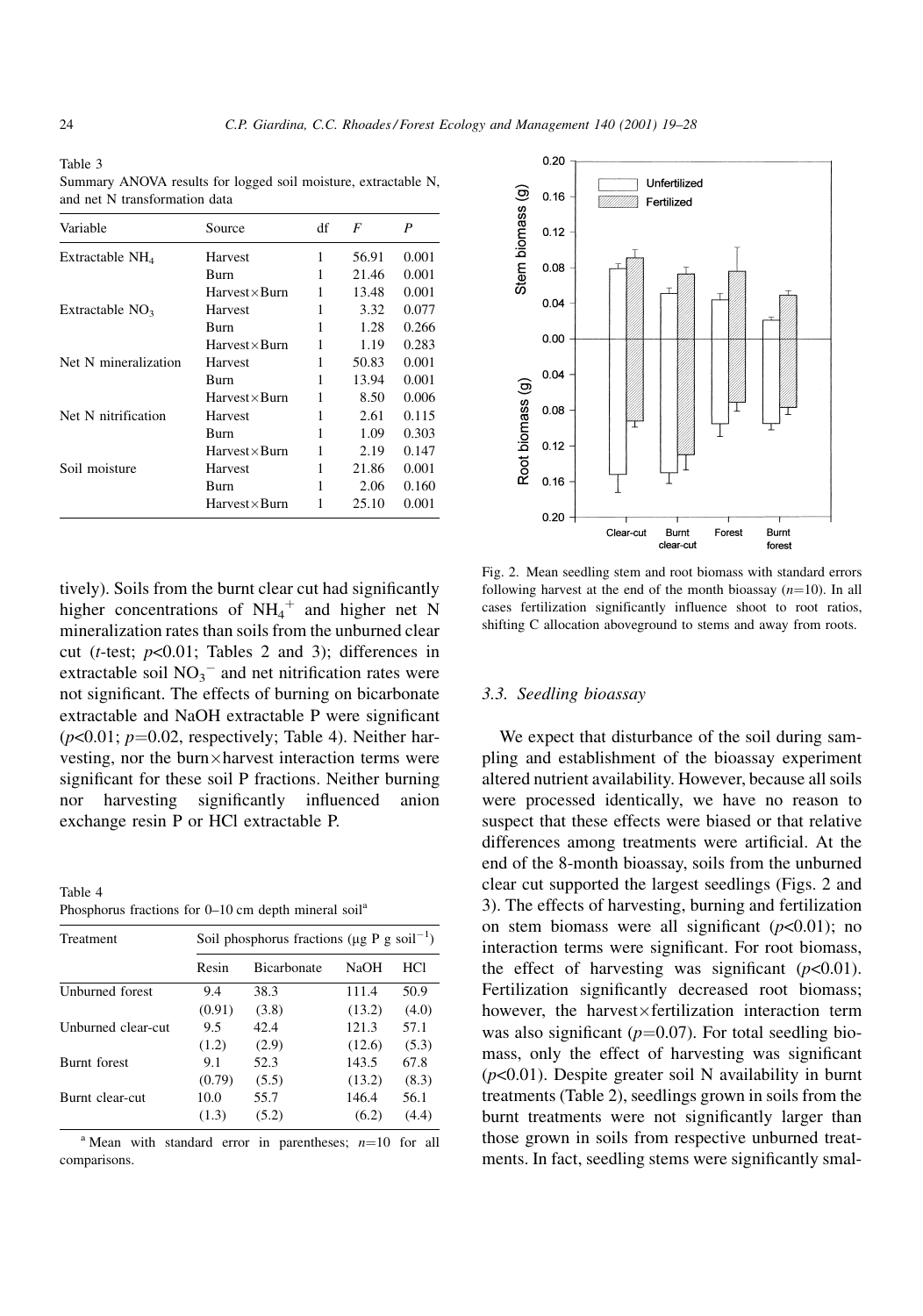

Fig. 3. Mean total seedling biomass (stems plus roots) with standard errors following harvest at the end of the 8-month bioassay  $(n=10)$ .

ler in the burnt treatments (Fig. 2). Seedlings from unburned treatments had significantly higher shoot to root ratios than respective Burnt treatments  $(p<0.01)$ . Fertilization also significantly increased shoot to root ratios ( $p<0.01$ ). Harvesting, and the burn $\times$ fertilization and harvest $\times$ burn $\times$ fertilization interaction terms were not significant. The effects of harvesting and burning on total N uptake were significant  $(p<0.01$  and  $p=0.03$ , respectively; Fig. 4); their interaction and the effects of fertilization were not significant. The harvest×fertilization interaction term was significant  $(p<0.01)$  for both total N uptake and seedling biomass; fertilization apparently had contrasting influences on N uptake and seedling growth, depending on whether soils were from the clear cut or forest treatments.



Fig. 4. Mean nitrogen uptake per seedling with standard errors following harvest at the end of the 8-month bioassay  $(n=10)$ .

#### 4. Discussion

Harvesting in lodgepole pine forests in southern Wyoming increased long-term soil N availability, and also improved growth and reduced fertilization response of bioassay seedlings. This pattern is consistent with previous studies showing that increased temperature, moisture, and disturbance to soil resulting from harvesting can stimulate microbial activity and nutrient mineralization rates in soil (Vitousek and Matson, 1985). At sites where harvest practices do not include burning of residual slash, decomposition of added nutrient-rich fine material, and the export of nutrient-poor boles may also increase soil N supply compared with whole-tree harvest or undisturbed forest (Vitousek and Matson, 1985).

The influence of burning on soil N cycling can also be large, and depends on the extent to which soils are heated, on chemical changes in soil following incorporation of ash, and the interaction of these two influences (Khanna et al., 1994). Fuel loading and spatial distribution of fuel, fuel moisture content, physical and biological properties of the soil, and the meteorological conditions preceding and following a burn are the primary factors influencing soil heating and ash production (Dunn et al., 1979; Raison, 1979; Raison et al., 1985; Binkley et al., 1992; Giardina et al., 2000). These factors will vary within a site (Romanya et al., 1994) and across sites (Walker et al., 1986). One year after fire passed through our site, extractable  $NH_4^+$  and net N mineralization rates were 3- and 2-fold higher in soils from the burnt clear cut and burnt forest than in soils from respective unburned treatments. Previous studies have documented a mixture of responses to burning. In pine forest of North Carolina, USA, Vitousek and Matson (1985) reported that net N mineralization rates were similar between intensive windrow burning and less intensive roller chopping of logging slash, and Binkley et al. (1992) measured little change in soil N availability after 30 years of annual prescribed burns. In conifer forest of Central Oregon, USA, Pilz and Perry (1984) observed slightly higher mineralizable N in unburned clear cut that in burned clear cut soils. In pine forest of Arizona, USA, Kaye and Hart (1998) reported that prescribed burning decreased net N mineralization and nitrification rates in mineral soil, but increased gross N mineralization rates. Some variability across studies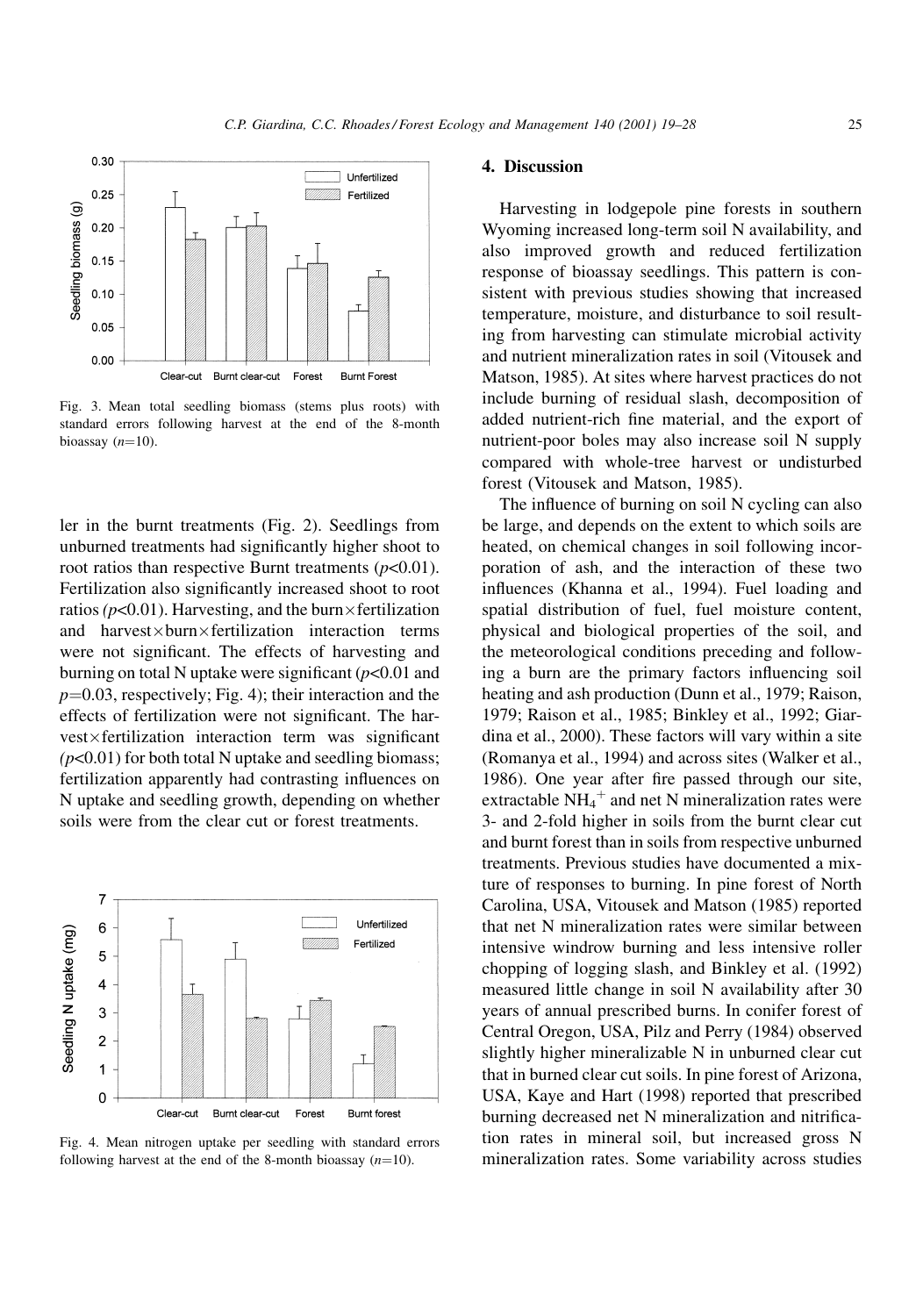could relate to the different methodologies used to estimate N availability or to different sampling depths.

Nitrogen limits the growth of lodgepole pine in southern Wyoming (Binkley et al., 1995). However, patterns of seedling growth and N uptake only partly corresponded to patterns of net N mineralization. Harvesting increased seedling growth, as would be predicted from our lab-based index of N supply, while burning had the opposite effect on seedling growth, in contrast to our lab-based estimates. There are several potential explanations for this discrepancy. Net N mineralization is the balance of gross rates of N mineralization and immobilization by soil microbes (Hart et al., 1994). Higher immobilization at equal gross mineralization rates, lower gross mineralization at equal immobilization rates, or a combination of these could generate our results. For example, if seedlings grown in soil from unburned treatments competed more effectively with microbes for mineral N than seedlings grown in soils from burnt treatments, then higher seedling growth and N uptake may have co-occurred with lower net N mineralization rates, particularly if lower net N mineralization rates in unburned soils corresponded to higher gross mineralization rates. Finally, pine seedling growth and capacity for nutrient acquisition depend on ectomycorrhizal infection (Read, 1994). We did not examine mycorrhizal infection rate in the field or in the bioassay seedlings. However, reduced plant growth and N uptake in the burnt soils could reflect decreased ectomycorrhizal infection rates due to negative effect of fire on these fungal populations (Dunn et al., 1979). In a comparison of Pseudotsuga menziesii seedlings growing in central Oregon, USA (non-mycorrhizal when out-planted into burnt and unburned clear cuts), slash burning reduced the percentage of seedling root tips that were infected (Pilz and Perry, 1984). Similarly, artificial burning of conifer soils in Arizona, USA resulted in large decreases in mycorrhizal infection rates (Klopatek et al., 1988). In Ontario, Canada, burn intensity correlated positively with mycorrhizal infection rates and seedling survivorship in 2-year old pine seedlings (non-mycorrhizal when out-planted into burnt and unburned clear cuts; Herr et al., 1994).

Losses of N in biomass parallel those of carbon (C), and slash burning and stand-replacing wild fire can cause substantial losses of N from consumed fine fuels and forest floor material (Raison et al., 1985). Follow-

ing stand-replacing wild-fire, nutrient-poor bole wood (C:N of 1000 or more) will remain on site where it will be partly consumed during future fires or become slowly incorporated into soil. At our site, tree boles from the previous forest covered  $\sim 9\%$  of the soil surface (Fig. 1). Decaying boles act as strong sinks for mineral N (Fahey, 1983), even into late stages of decomposition (Busse, 1994). Hence, the combination of immediate volatilization losses of N and longerterm immobilization of N by low quality wood following stand replacing wild-fire should reduce N availability to colonizing vegetation.

Large diameter woody material is suggested to play an important role in the retention of N in lodgepole pine forests (Fahey, 1983; Fahey et al., 1985); in contrast to wild fire disturbance, harvest operations greatly reduce the return of large wood to forest soils. It is unlikely, however, that harvest without slash burning will adversely affect the long-term N capital of a site compared with the loss of N incurred over minutes during stand replacing wild fire. In considering the C budget of a lodgepole pine forest, bole wood is not the only significant C source to soils. Leaf litter fall can return over 50 Mg C ha<sup> $-1$ </sup> to soil during 100 years of lodgepole pine stand development (Fahey, 1983), with twigs, cones, root litter, and stem and root mortality substantially augmenting this return. Following harvest, the return of C in slash debris to soil could also buffer the effects of bole removal on soil N retention. For example, in pine forest in southeastern USA, at sites where slash was roller chopped, soil microbes immobilized significantly more  $15N$  (added to track mineralized N) than treatments where slash was piled and burned (85 and 60%, respectively; Vitousek and Matson, 1985). In these roller chopped plots, residual forest floor material accounting for  $25\%$ of the recovered label.

Several studies have reported increases in plantavailable pools of soil P following fire. DeBano and Klopatek (1988) found that burning resulted in a shortterm increase in bicarbonate extractable P (45 days), and ascribed this increase to the release of P in litter ash. Romanya et al. (1994) reported large increases in bicarbonate extractable P and in NaOH extractable inorganic P seven months after slash burning, during which substantial rain had fallen. At our site, burnrelated increases in the bicarbonate extractable P pool may have been caused by an input of P from consumed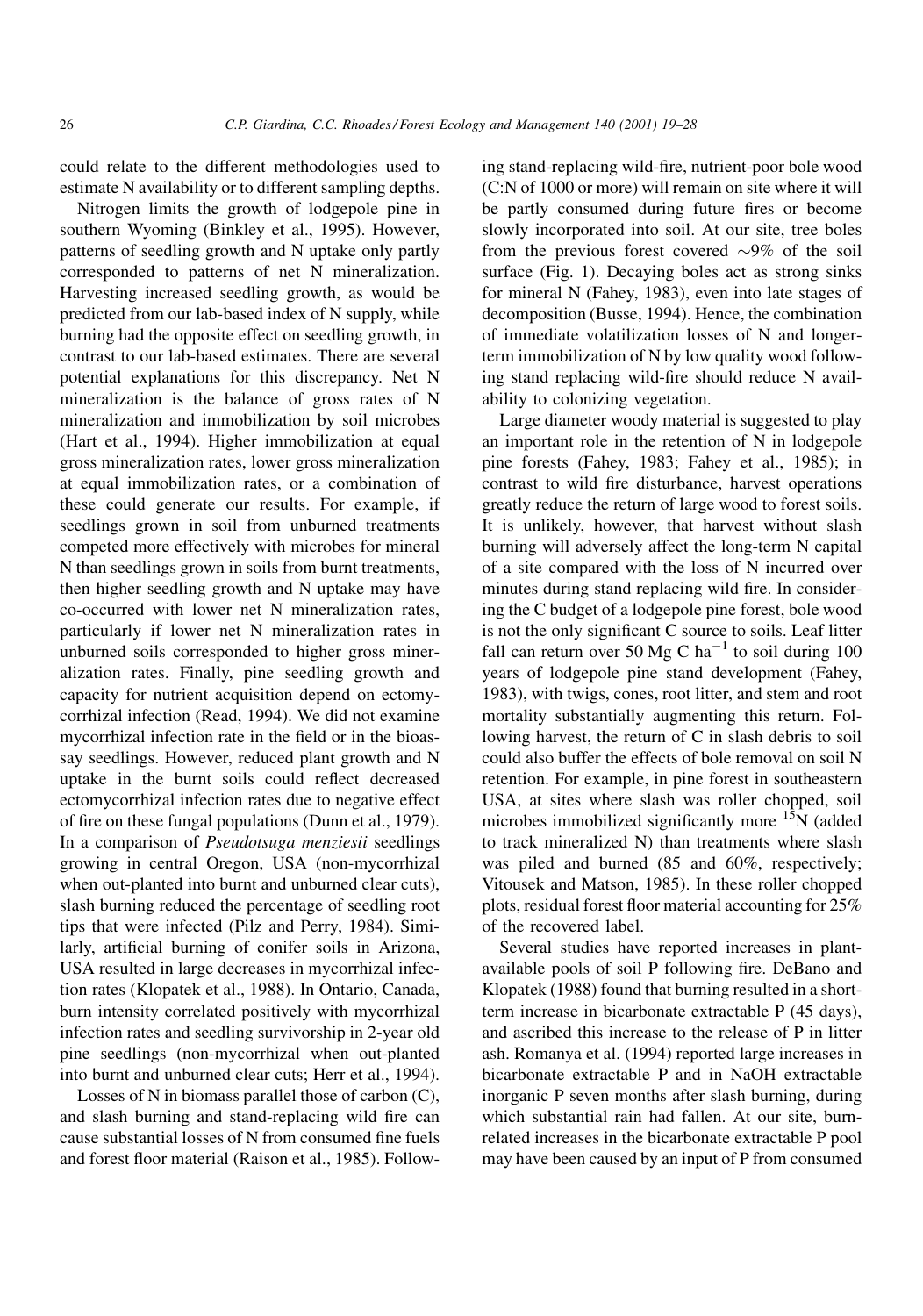forest floor, logging debris, and organic matter in the surface cm of mineral soil (Walker et al., 1986). In the year between burning and sampling, a portion of this input would equilibrate with the lesser available P fractions in soil, explaining the increase in the NaOH P fraction. For the burnt forest, higher soil moisture and a large input of needles and roots also may have influenced these P fractions. Soil pH regulates soil P dynamics; however, burning and harvesting had no significant longer-term influence on soil pH, and variations in soil pH did not correspond to changes in soil P fractions.

Would regenerating seedlings in the field respond similarly to harvesting and fire? The laboratory analyses and glass-house bioassay were consistent with regards to the effects of harvesting on N supply, however both were conducted under conditions of controlled moisture and temperature. We suggest that our methods underestimate the treatment differences that would be encountered in the field. For example, soil moisture was maintained at near field capacity for the incubations and the bioassay seedlings were regularly watered. In the field, burning and harvesting resulted in important differences in soil moisture among the four treatments. At the time of sampling, soil moisture was much higher in the unburned clear cut than in burnt clear-cut soil (Table 2), probably due to the mulching effect of a thick forest floor in the unburned clear cut. Conversely, significantly higher soil moisture in burnt forest than in the unburned forest soil were likely related to larger interception and transpiration losses in the forest. Because soil moisture influences seedling survivorship and growth during drought prone summers in the Rocky Mountains, and is a primary control on nutrient mineralization rates, differences in soil moisture would accentuate differences in the growth of regenerating seedlings in the field.

We also limited our comparisons to the surface 10 cm of mineral soil. Because substantial quantities of N can be mineralized from the forest floor of lodgepole pine forests (up to 60% of total N mineralized; Stump and Binkley, 1993), burn-related losses of forest floor material, an important source of relatively labile C to heterotrophic micro-organisms, would accentuate observed differences in N supply and seedling growth (Table 1). The comparatively large size of bioassay seedlings grown in the burnt

clear cut soils may indicate that the delay in slash burning ( $\sim$ 4 years) resulted in a large enough release of nutrients from decomposing slash material to soil to partially offset the detrimental effects of forest floor loss.

Roller chopping without burning is increasingly being used to manage slash in lodgepole pine harvests in Wyoming, and our results would support this less intensive management approach. However, other factors influencing seedling establishment, seedling growth, and residue management decisions need to be kept in mind. These include the effects of residue management on microclimate; seedling predation and herbivory; fire and disease hazard reduction; air quality and stream chemistry; wildlife habitat; and, forage production (Berntsen, 1980; DeByle, 1980; Vitousek and Matson 1985; Lopushinsky et al., 1992). For example, at a wetter, lower elevation site in Washington, USA, residual logging slash reduced air movement and resulted in an unfavorably warm microclimate for seedlings compared with burn treatments (Lopushinsky et al., 1992). In contrast, Vitousek and Matson (1985) measured lower maximum but higher minimum soil temperatures in roller chopped versus pile and burned treatments.

At a high elevation site in Colorado, USA, chipping and redistributing lodgepole pine slash reduced seedling biomass and survivorship compared with either broadcast burn or pile and burn treatments (DeByle, 1980). At our high elevation site, seedling establishment in the unburned clear cut was abundant  $(\sim]$ seedling per  $m<sup>2</sup>$ ) and seedlings appeared healthy (pers. obs. of the authors). These observations suggest either that slash did not adversely affect seedling performance, the effects of the slash were short-lived, or the effects of higher nutrient and water availability on seedling growth more than offset any adverse effects of slash.

#### Acknowledgements

We thank D. Binkley for valuable discussions, assistance with laboratory analyses and review of the manuscript, I. Døckersmith, M. Bashkin, and W. Estes for assistance in the field, and three anonymous reviewers for comments that improved the manuscript.